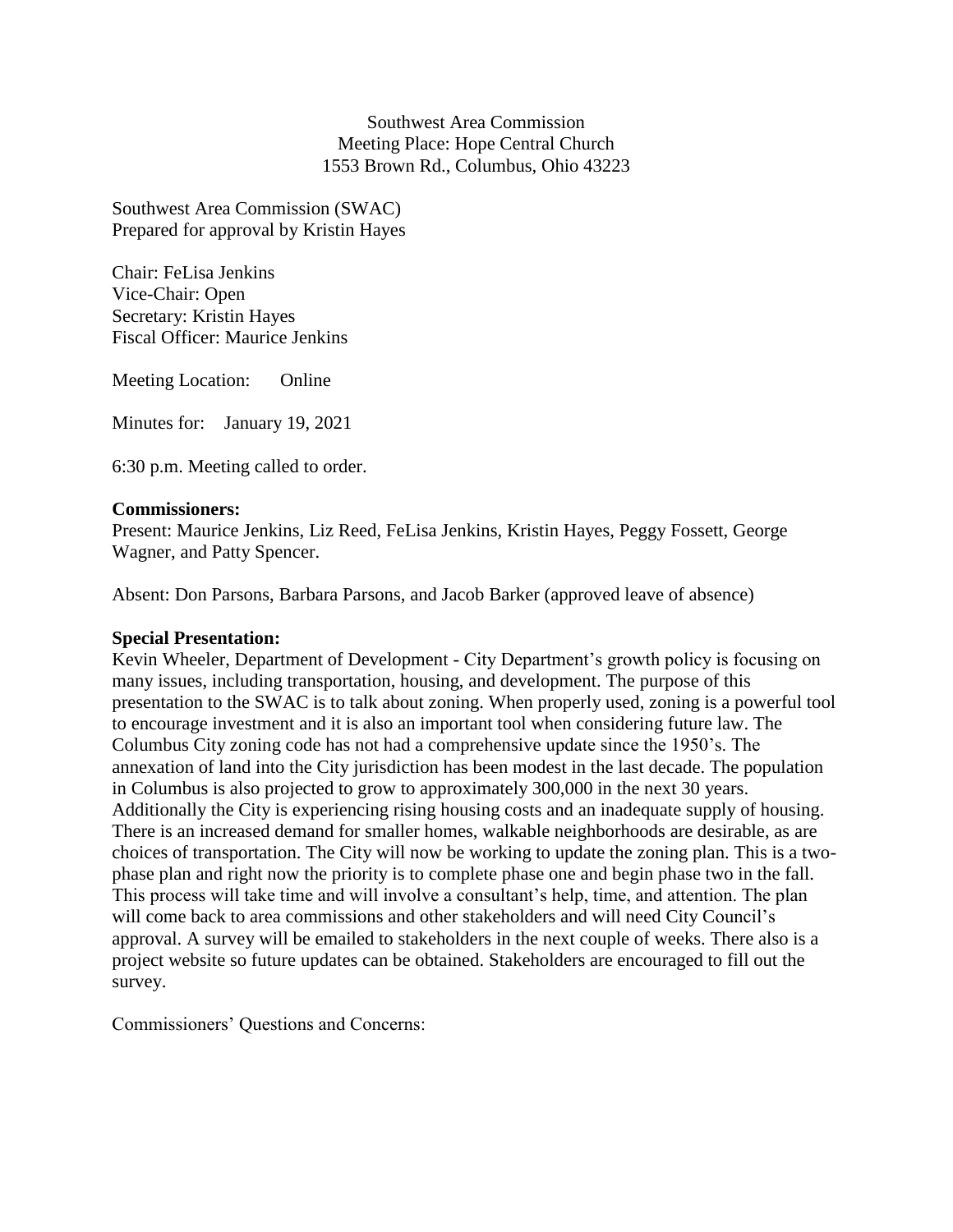F. Jenkins asked if it was known where further land annexation to the City will take place. Wheeler explained that there are reasons why future growth is limited across the city. The City works with local municipalities and that complicates annexation.

P. Spencer introduced herself as the zoning chair for the SWAC. Wheeler said that she was welcome to contact him with any questions.

M. Jenkins asked what phase one of the plan primarily focuses on. Wheeler explained that phase one is related to the text that is on the city code website. They will look at the system to figure out what is working well, not working, and what changes should be made in the future. They will be trying to anticipate changes. This summer the department will learn from this process to set priorities for actual phase two of the project. Phase two is when the changes will be made.

# **Regular Reports:**

Jeremy Alder was announced as replacing Randall Hipsher at Columbus Code Enforcement.

Beth Fairman Kinney – Spoke about the following items:

- Recently sent an email out with updates.
- A change in schedule for refuge and recycling calendar due to the Martin Luther King, Jr. holiday.
- My Brothers' Keeper recently partnered with Homage, and a t-shirt is being sold by Homage with a portion of the proceeds going to the Re Rise scholarship fund.
- Questions related to the COVID-19 vaccine should be directed to Public Health. There is a new social worker in this office.
- The Department of Neighborhoods offices have recently moved. Beth's office is still the same at the Reeb Avenue Center. The department head is located at the Linden office by Cleveland Ave.
- Recreation and Parks will have a free produce market beginning in February 2021.

Nancy Pryor Sully – Spoke about the following items:

- Confirmed that any city announcement emails should be sent to the SWAC Secretary (Hayes) to be forwarded to the commission.
- There is an upcoming Housing for All public meeting.
- Councilmember Favors will be holding a town hall meeting on safety. This can be watched on the City website.
- The first City Council meeting for 2021 is upcoming and can be watched online.

Zach Gwin – Said that Jeremy Alder is an awesome code officer and does great work. The City Attorney's office did not have an update on any police issues in the City.

Jeremy Alder – Introduced himself as the SWAC's Code Enforcement Officer liaison. His email is [jalder@columbus.gov.](about:blank)

Kristin Hayes – Said next month there will be an update on the Keep the Southwest Area Beautiful program.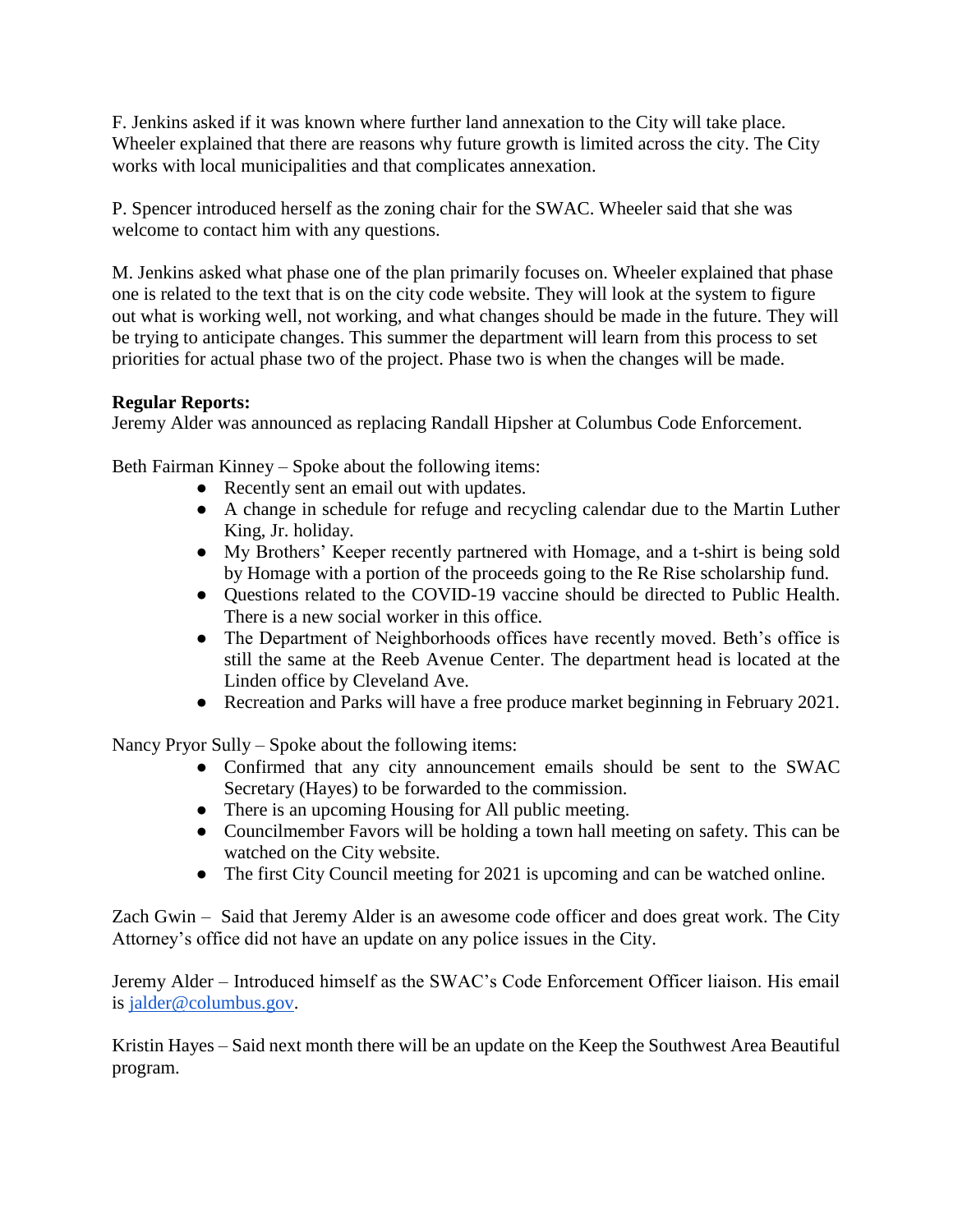## **Chair's Announcements:** None

## **Routine Business:**

P. Spencer indicated that she needs the SWAC meeting agenda sent out in a timely manner so that she can post it on Nextdoor.

Zoning Updates:

- 2333 Harrisburg Pike this property (an overnight trucking parking lot) is not ready for another site visit or to attend another SWAC meeting. Spencer indicated that she was not sure if they wanted to come to the next meeting. She wants to make sure there is enough time to get postcards sent out announcing the meeting. Overall, she doesn't see a lot of traffic coming in and out of the property.
- Brown Road/Vango Drive Thru Spencer has not heard anything regarding this property recently. She said that she recently reached out to the attorney for the property and is not sure how to proceed. F. Jenkins said that she would reach out to the former chair of the SWAC, Stefanie Coe, to ask her questions about this property.

There were no meeting minutes from prior meetings to review. It was clarified that the Secretary (Hayes) is to send the draft of the meeting notes to the entire commission for review before the next meeting.

M. Jenkins said there was no financial review for this meeting. He said that the bank information for the SWAC has been transitioned from Stefanie Coe to himself.

## **Unfinished Business:** None

## **New Business:**

- Reed attended a train-the-trainer program for the climate action plan and is now able to facilitate discussions about the plan. There is also a survey that the plan sponsors are trying to get completed. Any participant in this focus group will receive a one-time payment of \$15. Reed asked if the SWAC is interested in participating and hosting this program. She said that this plan is related to items that are brought up in Commission meetings. Spencer and F. Jenkins supported the idea. Reed said that she can schedule the meeting and post it on the website, email it, and post on Nextdoor to have as much participation as possible. Spencer said she would post it on Nextdoor.
- Reed asked for clarification on the meeting times for the SWAC and thought that the start time was 7:30pm and not 6:30pm. F. Jenkins said that the meeting time is 7:30pm going forward, as it was voted on at the last meeting. The February meeting will start at 7:30pm.
- Going forward, the Secretary (Hayes) will work with the Chair (F. Jenkins) to come up with the meeting agenda. It is the Secretary's responsibility to send the agenda out to the entire Commission for review.
- M. Jenkins asked if there were any updates on the Frank Road interchange. Spencer said she would find out who to contact regarding this project and will reach out to them for an update.